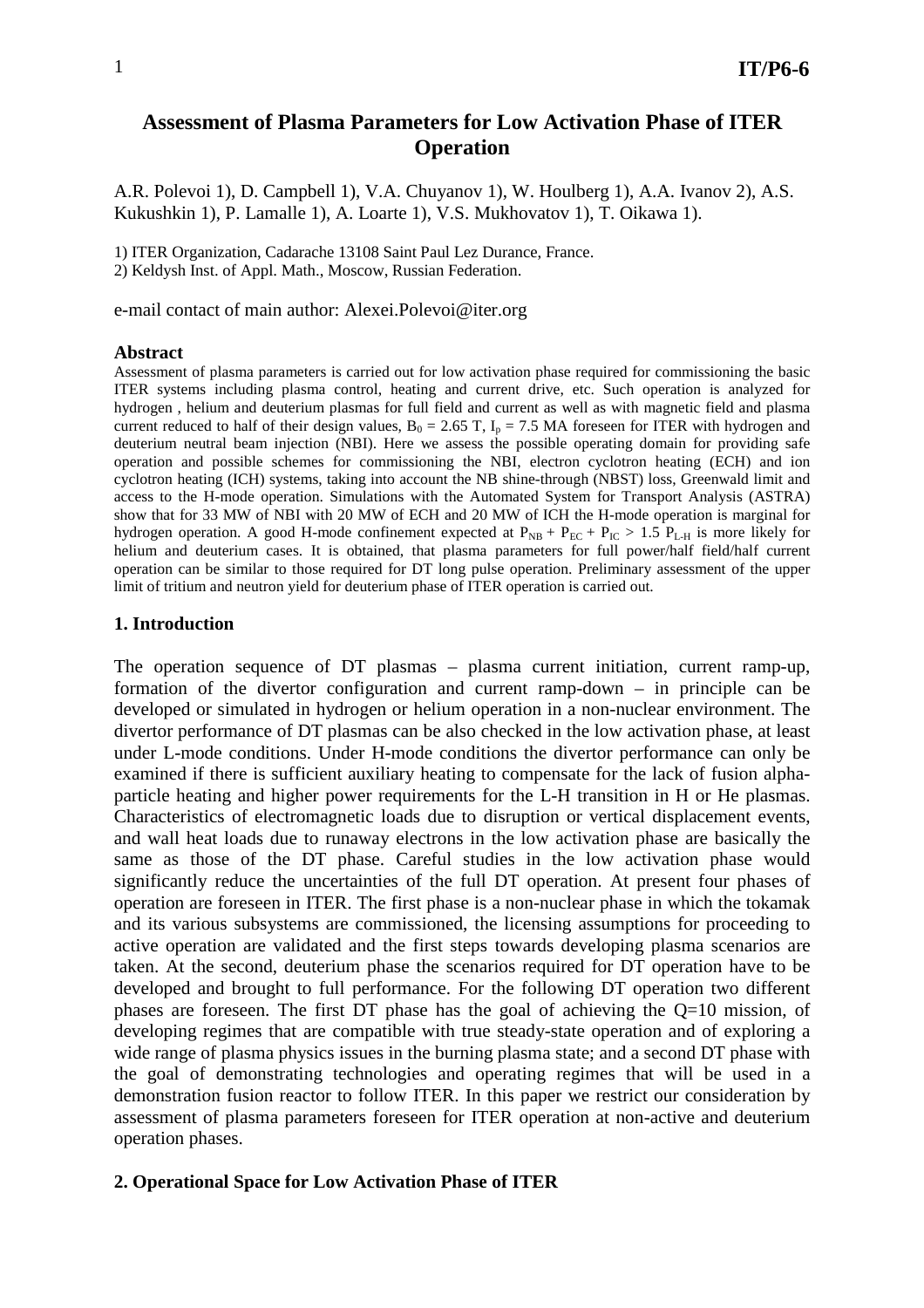Following a period of Integrated Commissioning, demonstrating the readiness of major tokamak subsystems, the demonstration of plasma operation will define the completion of the Construction Phase. First Plasma demonstrated in hydrogen at the end of the construction phase can be considered essentially as a demonstration of the integrated operation of the tokamak subsystems to the level which allows plasma breakdown to be achieved.

During the following non-active phase, the hydrogen and helium plasma scenarios will be developed to allow the full commissioning of all tokamak sub-systems (except systems involving the use of deuterium or tritium) with plasma. If injected power levels allow, initial H-mode operation, most likely in helium plasmas, will be established and H-mode operation characterized. A key milestone for the non-active operation phase will be the demonstration of plasmas at the full technical capability of the device (15MA/5.3T). The plasma pulse length, including that in plasmas at reduced parameters, will likely be limited by the operational time available to develop long-pulse operation. By the end of the non-active operation phase, all experimental data required to ensure the granting of a license for nuclear operation of the facility should be available.

The H-mode operating space is restricted by the Greenwald limit,  $n/n<sub>G</sub> < 1$ , by power loss across the separatrix exceeding the L-H power threshold,  $P_{loss}/P_{L-H} > 1$ , and by the NBI shine-through (NBST) limit,  $P_{NB, shine} < 0.5$  MW/m<sup>2</sup> [1] (in the absence of additional armour on the inside wall, which is under consideration as a design change to raise the limit to 4  $MW/m<sup>2</sup>)$ .

### **2.1 NBI Shine-Through Limit**

The NBST wall load depends mainly on the NBI power density and energy, the species of the injected neutrals, the plasma density and its contamination by impurities. Hydrogen beams will be used in hydrogen and helium plasmas to exclude the device activation. Full energy (870keV)  $H^0$  beams have higher penetration then 1MeV  $D^0$  beams because of their higher velocity. The shine-through loss is reduced by impurities.



*FIG. 1. NBI shine through loss for helium (dotted line) and hydrogen (dashed line) plasmas for 870 keV hydrogen NBI as a function of density for half field/half current operation*  $B_0/I_p = 2.65T/7.5$ *MA.with*  $n_G = 6x10^{19} m^3$ .

Calculations of the NBST loss are carried out with the ASTRA NBI module [2] and the ACCOME code [3] taking into account the multi-step NB stopping cross sections [4] for pure helium plasma and hydrogen plasma with 3% of the  ${}^{3}$ He minority and 3% of carbon (Fugure 1). For this analysis the edge plasma parameters are extrapolated from the results of B2-Eirene calculations for DT operation [5-6], i.e. it is assumed that the edge electron density is saturated at  $n_e(p=1)$  $= 3 \times 10^{19} \text{m}^{-3}$  as the edge gas puffing is increased, and the core particle source is saturated at the level  $S_{\text{core}} < 15$  Pa  $\text{m}^3\text{s}^{-1}$ . Therefore, in the absence of another source for core fuelling and without anomalous particle pinch one can expect a flat density profile in helium plasmas with  $n_e \sim 3 \times 10^{19} \text{m}^{-3}$ .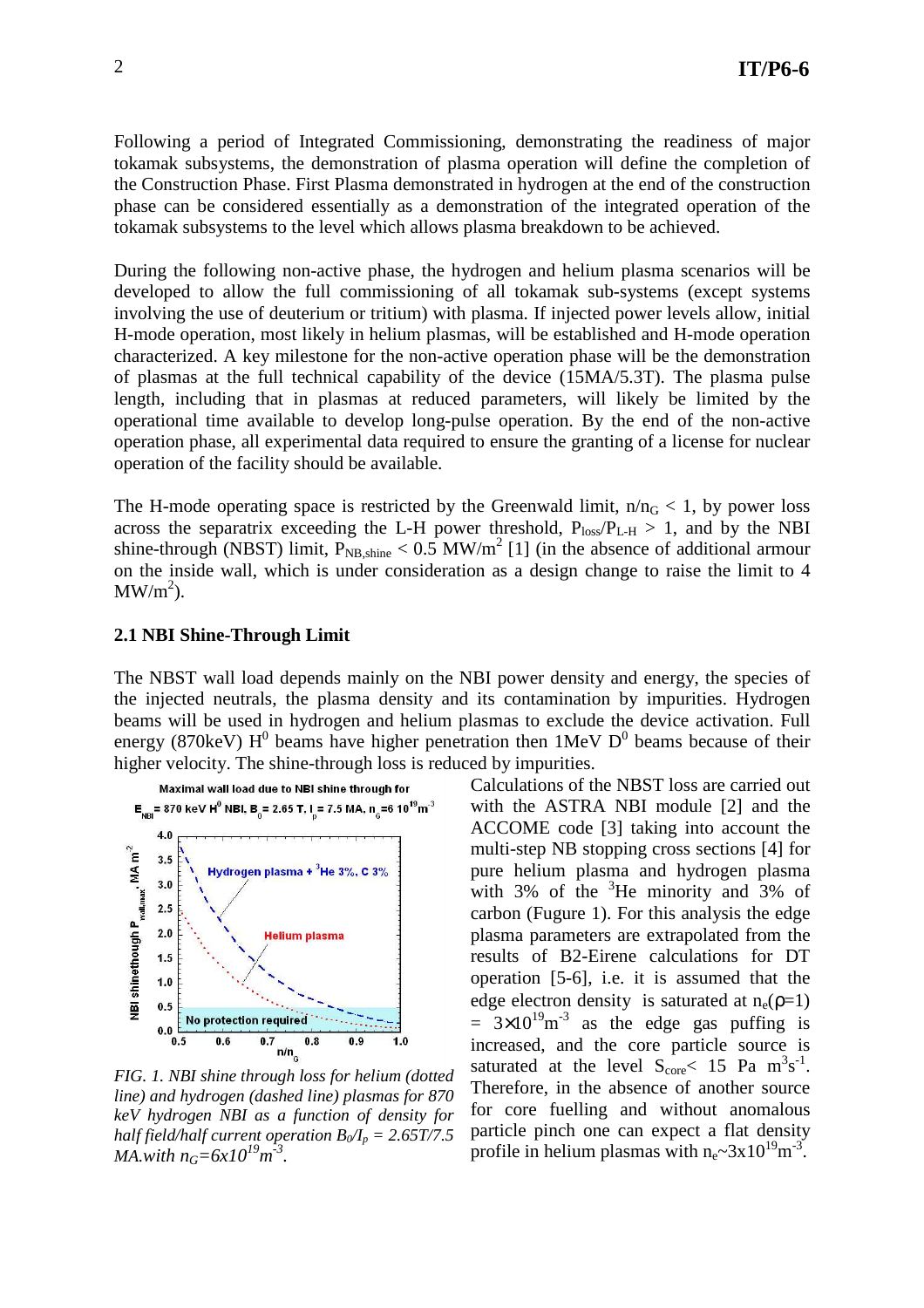This corresponds to half of the Greenwald density,  $n/n<sub>G</sub> = 0.5$  for half-current, full-bore, a = 2 m plasmas. For this low density both the ASTRA and ACCOME codes predict a shinethrough loss at the level of 6.5% for helium plasma, which corresponds to a maximum power density at the wall of  $P_{NB, shine} \sim 2.6 \text{ MW/m}^2$  taking into account the inclination of the beam to the wall. For this high load case NBI commissioning at the full beam energy requires additional measures for wall protection. Suggested wall armouring will enable operation up to  $P_{NB, shine} \sim 4 \text{ MW/m}^2$ . Therefore, hydrogen operation at low density  $n_e \sim 3 \times 10^{19} \text{m}^{-3}$  is close to the NBST limit even in presence of impurities. Formally helium operation looks more attractive for reduction of the NBST. Unfortunately, in the ITER plasmas in absence of the core helium fuelling there is no way to control helium density especially if the edge density saturates at the low level  $n_e \sim 3x10^{19} m^{-3}$  as it is predicted by B2-Eirene simulations for DT plasmas.

Possible high density operation in the helium plasmas can be expected in presence of the anomalous particle pinch. Analysis of particle transport in helium experiments reveals that the pinch velocity for helium is noticeably higher than the neoclassical theory predictions [8]; i.e., it is strongly anomalous. It is known that in many experiments the anomalous pinch demonstrates a strong correlation with the safety factor q, so that:  $nq^{\alpha}$  = const, with  $\alpha$  = 0.5 – 1, which corresponds to some theoretical predictions [9-10]. In these simulations we do not take into account the auxiliary currents produced by ECCD and ICCD. Nevertheless, taking into account the possible q values at the plasma centre and edge,  $q(0) \sim 1$ ,  $q_{95} \sim 3$ , we can estimate the range of the central densities as:  $n(0)/n(1) = 1.7 - 3$ ,  $n(0) = (5.2 - 9)x10^{19}m^{-3}$ . Thus, for assessment of the target plasma parameters with an anomalous pinch we use a simple approximation:  $n_{He}(\rho) = (n(0)-n(1)) x (1-\rho^2)^{0.5} + n(1)$ , with boundary conditions  $n(1)$  $= 3x10^{19}$ m<sup>-3</sup> and central density in the range n(0) =  $(5.2 - 9) \times 10^{19}$ m<sup>-3</sup>. Possibility of high density operation with helium plasmas will require further experimental and theoretical studies at the ITER construction phase.

It should be emphasized that uncertainties in the stopping cross-sections for such high beam energies, however, could either expand or reduce the operating space. Verification of theoretical predictions to reduce this uncertainty is suggested.

#### **2.2 L-H Power Threshold**

For hydrogen and helium plasmas the H-mode threshold power is higher then for deuterium plasma [11] by factors of 2 and 1.42, respectively [7]. Figure 2 shows the operation regimes for H, D, and He plasmas in density and toroidal field space. In the figure, the red line represents the Greenwald parameter  $n/n<sub>G</sub> = 1$  as a function of the toroidal field with  $q_{95} = 3$ . When  $q_{95}$  is fixed, the Greenwald density is inversely related to the toroidal field, and the maximum operation density is a function of the toroidal field. The L-H threshold also depends on plasma density and magnetic field. Therefore, the highest operating density is determined by the maximal available power.

#### **2.3 Power Limit**

The low activation phase of ITER operation is required for commissioning the basic ITER systems including plasma control, full power heating, current drive, etc. Full power operation is also required to obtain the H-mode. It is possible only in some range of  $B_0$  either near the full field and current or near the magnetic field and plasma current reduced to half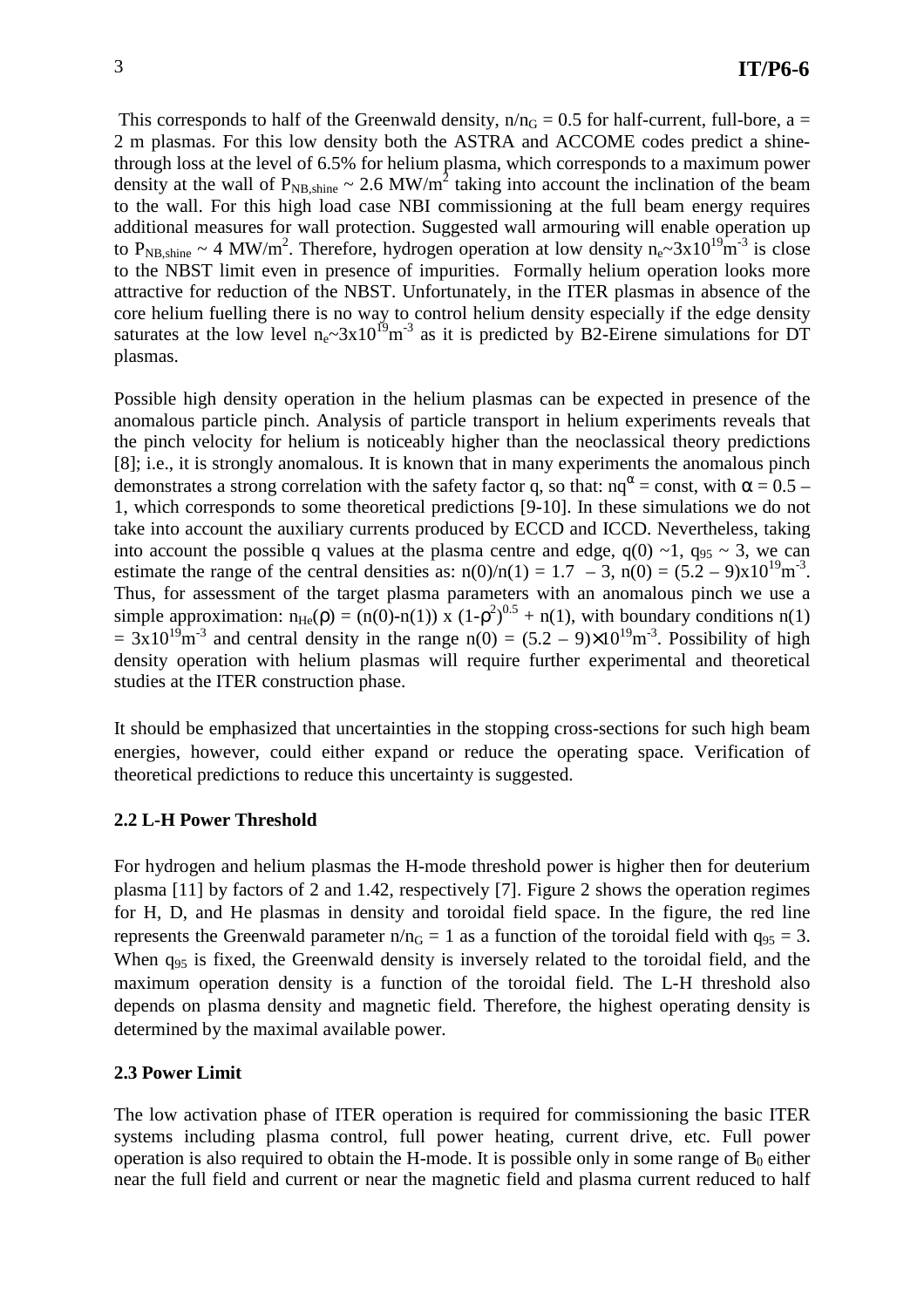of their design values,  $B_0 = 2.65$  T,  $I_p = 7.5$  MA defined by chosen parameters of the RF heating: 20MW ICRH with frequencies 40-55 MHz, 20MW ECRH with 170GHz gyrotrons. The ECRH is possible at the first harmonic in the range  $B_0 = 2.3 - 2.8$  T, and for the second harmonic in the range  $B_0 = 4.7 - 5.3$  T. <sup>3</sup>He minority heating by ICRH is possible in the range  $B_0 = 3.7-5.3$  T. For helium and deuterium plasmas hydrogen minority heating is also possible in the range  $B_0 = 2.5 - 3.8$  T. Therefore, in the whole range  $B_0 = 3.7 - 5.3$  T the full power operation (20 MW of ECRH, 20 MW of ICRH and 33 MW of NBI) is limited by the ranges  $B_0 = 3.7 - 5.3$  T and  $B_0 = 2.5 - 2.8$  T (in D and He plasmas). In other areas only two of the heating methods can be applied (NBI+ECRH or NBI+ICRH). This means that the total available input power in these ranges reduces to 53 MW. Appropriate ranges of the magnetic field are shown in the Figure 2 for the ECRH by blue and for ICRH by orange stripes.



*FIG. 2. Operation space in hydrogen (top left), deuterium (top right) and helium plasmas (bottom). The vertical divisions indicate the toroidal field ranges where each of the additional heating systems can operate. H–mode operation is indicated by the yellow shaded areas. The horizontal dashed lines represent limits without extra measures for wall protection (* $P_{NB, shine} < 0.5 \, MW/m^2$ *) and with wall protection to provide*  $P_{NB,shine} < 4.0$  *MW/m<sup>2</sup>. The red line represents the Greenwald density limit, and the diagonal dashed lines represent the boundary for the L-H transition at 53MW (where EC is not available) and 73MW (where all three heating systems are available).*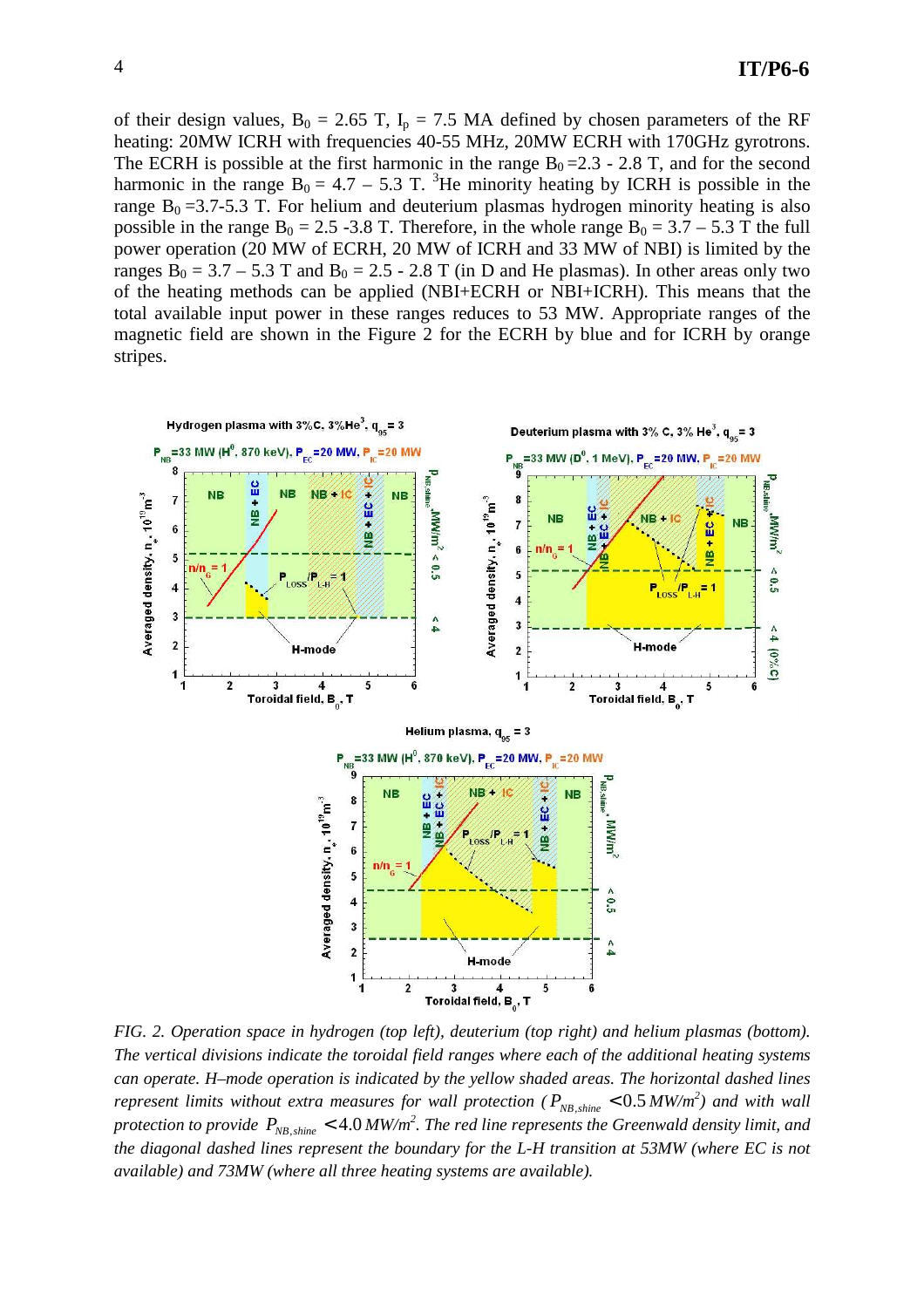Figure 2 shows that with the additional wall armour the H plasmas would possibly have very narrow operating domains in H-mode, while for He plasmas the operating domain is greatly expanded, but still less than for D plasmas. The primary objective of He plasmas is the commissioning of the heating systems, but it also opens the possibility of investigating the L-H transition and some H-mode physics if H-mode cannot be obtained in H plasmas. In general, at present it is not clear whether the specific H-mode issues such as ELM mitigation, etc. can be extrapolated to D, and DT operation. Therefore, the possibility of such extrapolation must be studied during the construction phase.

### **3. Assessment of Plasma Parameters in H-mode Operation**

Achievement of the H-mode with type-I ELMs is an important goal of the low activation phase of ITER operation. This will enable studies of the edge pedestal parameters, demonstration of the ELM mitigation and control of high performance plasmas. In present day experiments, achievement of the ELM-type-I H-mode requires the input power higher than the L-H power threshold,  $P_{aux} = \alpha P_{L-H}$ , with  $\alpha = 1$ -1.3 in ASDEX-U and  $\alpha > 1.4$  in JET experiments. The H-mode operation with type-III ELMs, which can be reached at  $P_{loss} = P_{L-H}$ has 15-20% lower confinement and different pedestal characteristics. Therefore, it is possible to expect that robust ELM-type-I H-mode operation will be possible at  $P_{loss} = 1.5 P_{L-H}$ . In general, it is possible to increase  $\alpha$  by density reduction. However, the density reduction is limited by shine-through density limit and the minimal density for L-H transition [11],  $n_{min,LH}$ . In present tokamaks with moderate magnetic field  $B_0 < 3$  T this density is close to the shine-through limit in ITER,  $n_{min,L-H} \sim 3 \cdot 10^{19} \text{m}^{-3}$ .

Simulations of plasma parameters with 1.5D transport code generated by ASTRA [12] were carried out for hydrogen, helium and deuterium plasmas for the full and half field/current cases at maximum available input power. Heat transport is fitted using an empirical approach [13] to provide the energy confinement time equal to that predicted by the L- or H-mode scalings. Density is scanned to reduce the L-H power threshold to the level  $P_{loss} = 1.5 P_{L-H}$ , provided the density remains above the NBST limit.

For hydrogen plasma the H-mode operation space at full heating power of 73 MW shrinks practically to a single point at B<sub>0</sub> = 4.7 T, I<sub>p</sub> = 13.3 MA at the density of NBST limit n<sub>NBST</sub> ~  $3 \times 10^{19}$  m<sup>-3</sup> (figure 2). Therefore, the H-mode operation at full performance looks unlikely. For the whole range of permitted densities  $n_e = (0.3 - 1.2) \times 10^{20} \text{ m}^3$  limited by the relation  $n_{\text{NBST}}$  <  $n_e$  <  $n_G$ , at the available flux consumption for current flat-top of 30 Vs, the maximum duration of the flat-top,  $\Delta t_{FT}$  ~ 100 s, corresponds to the lower density limit,  $n_{NBST} \sim 3x10^{19}$ m<sup>-3</sup>, and the minimum duration,  $\Delta t_{FT}$  ~ 50 s corresponds to the Greenwald limit, n = n<sub>G</sub> = 1.2  $10^{20}$  m<sup>-3</sup>. The normalised beta value remains rather low, β<sub>N</sub> = 0.4 – 0.6. H-mode operation becomes possible for the half field/half current case. But even for the lowest density,  $n =$  $n_{\text{NBST}} \sim 3 \times 10^{19} \text{ m}^{-3}$  for 53 MW of the input power, the power loss through separatrix remains close to the threshold,  $P_{loss}/P_{L-H} \sim 1.1$ . If the ELM type-I H-mode will be possible in this case, the normalised beta,  $\beta_N \sim 1.6$ , can be closer to the value, expected in the DT phase and pulse duration can reach 500 s even for 30 Vs available for the current flat-top expected for the reference 15-MA scenario. For  $I_p = 7.5$  MA case the duration of the H-mode can be even longer and beta could be sufficient for the NTMs suppression studies.

As shown in Fig.2 (bottom) the ELM-type-I H-mode operation in the helium plasma at the full field/full current/full power case although the operation space is narrow. Power loss remains slightly below the desirable level,  $P_{loss}/P_{L-H} \sim 1.5$ , even at the lowest permitted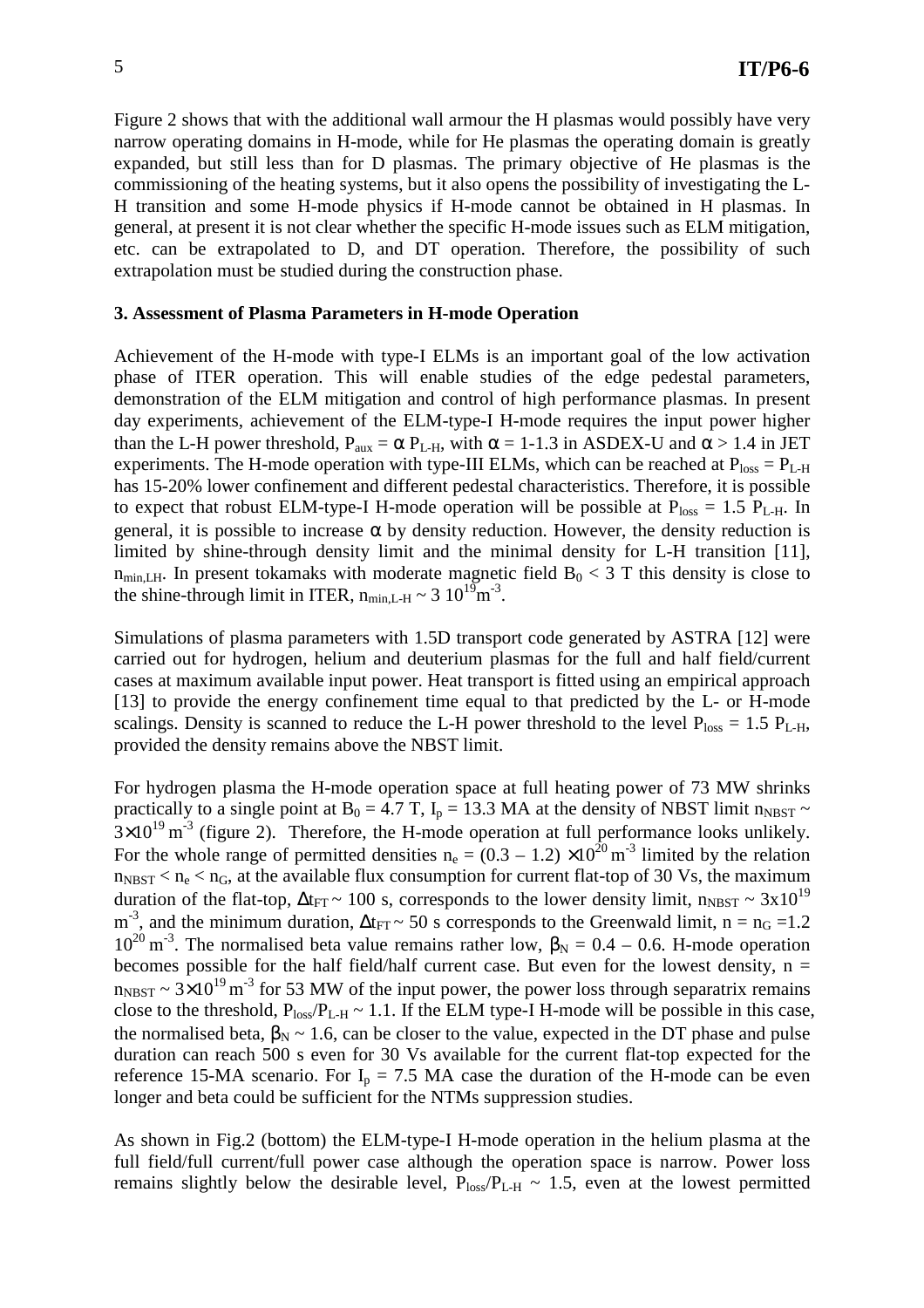density,  $n = n_{NBST} \sim 2.7 \times 10^{19} \text{ m}^{-3}$ . After the L-H transition, the shine-through limit increases to  $n = n_{N\text{BST}} \sim 2.9 \times 10^{19} \text{ m}^{-3}$ , and the  $P_{loss}/P_{L-H}$  ratio drops to ~1.2. Anyway if the ELM-type-I H-mode operation at this density is possible, then the duration of the current flat-top can be large,  $\Delta t_{\text{FT}}$  > 500 s at  $\beta_{\text{N}} \sim 0.8$ . In the case of the half field/half current/full power operation the robust ELM-type-I H-mode operation ( $P_{loss}/P_{L-H} > 1.5$ ) will become possible at density far above the NBST limit:  $n < 5.3 \times 10^{19} \text{ m}^3$ . At the maximum density,  $n = 5.3 \times 10^{19} \text{ m}^3$ , the normalised beta can reach  $\beta_N \sim 1.6$  with similar duration of the current flat-top,  $\Delta t_{\text{FT}} > 400$  s expected in the DT reference inductive discharge.

For deuterium plasmas the robust ELM-type-I H-mode operation looks possible well above the NBST limit for both full and half performance cases. For  $B_0/I_p = 5.3$  T/15 MA in the Lmode  $P_{loss}/P_{L-H} > 1.5$  can be reached for  $n < 4.2 \, 10^{19} \, \text{m}^{-3}$  and after the L-H transition for  $n <$ 3.3 10<sup>19</sup> m<sup>-3</sup> with  $\beta_N \sim 1.15$  and  $\Delta t_{FT} > 700$  s. For B<sub>0</sub>/I<sub>p</sub> = 2.65 T/7.5 MA the ratio P<sub>loss</sub>/P<sub>L-H</sub> exceeds 1.8 in the whole range of the density scan from  $n = n_{N+} \approx 3 \frac{10^{19}}{10^{3}} \text{ m}^{-3}$  to  $n = n_G = 6$  $10^{19}$  m<sup>-3</sup>, with β<sub>N</sub> ~ 2.3 – 2.4 and Δt<sub>FT</sub> > 1000 - 500 s for the correspondent extremal densities. Therefore, such scenarios can be used for studies of the hybrid long pulse scenarios foreseen for DT operation.

As it follows from the analyses above some of the desirable operational modes become possible only in the low density area,  $n_{min,L-H} \sim 3 \, 10^{19} \text{m}^{-3}$  close to the L-H minimum density,  $n_{\text{min,L-H}}$  with moderate magnetic field,  $B_0 < 3$  T [11]. Near this minimum the L-H power threshold is very uncertain [14]. Moreover, for higher magnetic field the minimum density required for transition can be higher [15]. Therefore, at the construction operation near the minimal threshold density must be studied more carefully to clarify which scenarios can be possible for non-active phase for plasma system commissioning and ITER licensing.

Notice that according to B2-Eirene predictions [5, 6] the low density operation n ~  $3x10^{19}$ m<sup>-3</sup> can be provided with the gas puffing only, at least for hydrogen case. Therefore, ELM mitigation by resonance magnetic perturbations (RMPs) and low field side (LFS) pellet injection can be studied independently on the fuelling pellet injection.

## **4. Assessment of Tritium and Neutron Yield for Deuterium Phase**

Characteristics of deuterium plasmas are similar to those of DT plasmas except for amount of the alpha particle heating. Therefore, the reference operation scenario (for example, with  $P_{fus}$  =400MW and  $Q = 10$ ) can be simulated in this phase. In a deuterium plasma, some tritium nuclei will be produced in the D-D reactions. Therefore, an addition of a small amount of tritium from an external source will not significantly change the activation level of the machine. By using limited amounts of tritium in deuterium plasmas, the integrated commissioning of cooling and tritium recycle systems is possible.

For self-consistent evaluation of the production and accumulation of tritium in the D plasma we used the ASTRA code with transport coefficients normalised to the ITERH-98( $y2$ ) confinement scaling with the normalization factor  $H_{98,y2} = 1$  [13]. A plasma core contamination with a single external impurity (Be) at the level of  $n_{Be}/n_e = 2$  % was assumed. The thermal particle transport equations are solved for  $n_e$ ,  $n_{He}$  and  $n_T$  only. Fuel density is calculated assuming plasma quasineutrality, i.e.,  $n_D = ne - 2n_{He} - n_T - 4 n_{Be} - \Sigma_i Z_i n_{Zi}$ , where  $\Sigma_{i}Z_{i}n_{\Sigma_{i}}$  is the sum of the suprathermal fusion product density. Possible accumulation of thermal hydrogen and  ${}^{3}$ He and possible core contamination with carbon are not taken into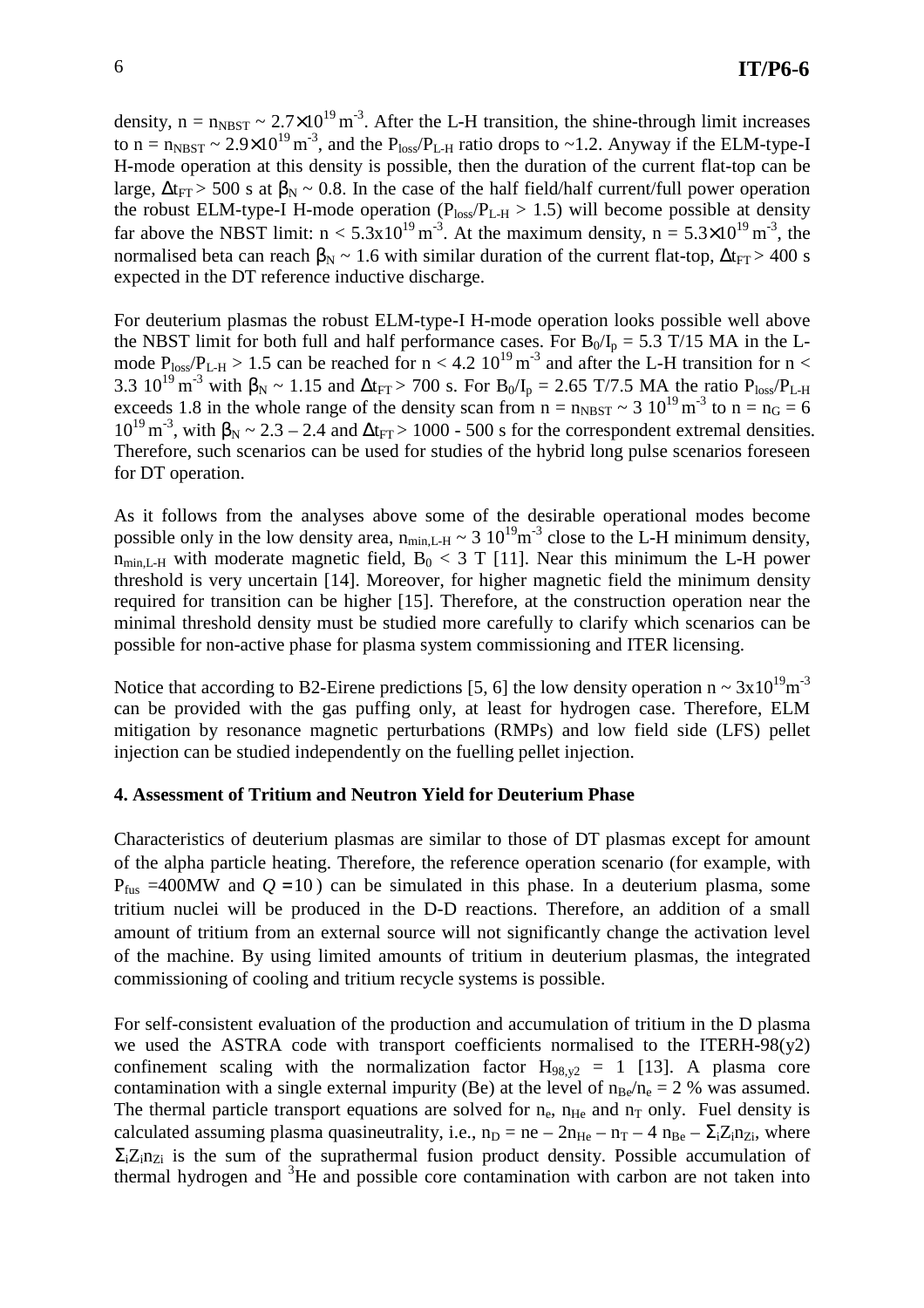account. Pedestal transport was fitted to provide the pressure gradient below the ballooning limit.

To estimate the maximum tritium and neutron yields, the tritium diffusivity was assumed to be equal to the minimal value,  $D_T/\chi_{\text{eff}} = 0.3$ , from the range of  $D_T/\chi_{\text{eff}} = 0.3$ -1.5 obtained in the DT JET experiments [16]. Duration of the current flat top can be estimated from the volt-second consumption available for the current flat at the reference inductive scenario with I<sub>p</sub> = 15 MA, i.e.  $\Delta \psi$  = 30 Vs. Thus, current flat top duration  $\Delta t = \Delta \psi / U_{\text{loop}}$ , where  $U_{\text{loop}}$ is a loop voltage, and the maximum neutron fluence is  $F = \int S_{\text{neutron}} dt$ . Plasma density was varied to provide safe operation in the H-mode regime with  $P_{\text{loss}}/P_{\text{LH}} > 1$ . Tritium sink and 14.1 MeV neutron and alpha production due to secondary fusion reaction are taken into account:  $D + D = T(1.01 \text{ MeV}) + p(3.03 \text{ MeV}) \rightarrow T(1.01 \text{ MeV}) + D = He (3.52 \text{ MeV}) +$ n(14.1 MeV). A probability of the secondary fusion reaction during slowing down of a 1 MeV tritium ion is calculated in finite electron temperature cold ion approximation [17].

Two cases,  $D_T = 0$  and  $D_T/\chi_{eff} = 0.3$ , were considered at the plasma densities corresponding to the L-H limit. In both cases, the plasma loop voltage  $U_{\text{loop}}$ , and total neutron yield of 2.45 MeV DD neutrons Nn<sub>2.45</sub>,, are similar:  $U_{loop} \approx 60$  mV and Nn<sub>2.45</sub>  $\approx 9.1 \times 10^{20}$ . Meanwhile, the total tritium production during the current flat-top,  $N_T$ , and the total neutron yield of 14.1 MeV D-T neutrons, Nn<sub>14.1</sub>, are different: N<sub>T</sub> = 7.6×10<sup>20</sup> and Nn<sub>14.1</sub> = 1.1×10<sup>20</sup> in the case  $D_T/\chi_{eff} = 0.3$ , and  $N_T = 1.9 \times 10^{20}$  and  $Nn_{14} = 6.8 \times 10^{20}$  in the ideal case  $D_T = 0$ .

Maximum low energy neutron yield, N<sub>n2.45</sub> produced in the reaction  $D + D = n (2.45 \text{ MeV}) +$  ${}^{3}He(0.82 \text{ MeV})$  increases with decrease of plasma density due to possibility of pulse prolongation. In the ideal case ( $D_T = 0$ ) N<sub>n2.45</sub> approaches ~ 10<sup>21</sup>. The sum of the tritium yield and the fast neutron yield is close to the low energy neutron yield,  $N_T + N_{n14} \approx N_{n2.45}$ . The ratio N<sub>T</sub>/N<sub>n14</sub> depends on details of the tritium transport. At  $D_T = 0$  the tritium yield should saturate at the level  $N_T \sim N_D S_{DD1}/S_{DT}$ , where  $S_{DD1}$  and  $S_{DT}$  are the rates of the reactions D + D= T(1.01 MeV) + p(3.03 MeV)  $\rightarrow$  T(1.01 MeV) + D = He (3.52 MeV) + n (14.1 MeV), and  $N_D$  is the total deuterium content in the plasma volume.

### **6. Summary and conclusions**

The H-mode operating space is restricted by the Greenwald limit,  $n/n<sub>G</sub> < 1$ , by power loss across the separatrix exceeding the L-H power threshold,  $P_{loss}/P_{L-H} > 1$ , and by the NBI shine through (NBST) limit,  $P_{NB, shine} < 4 \text{ MW/m}^2$ .

Hydrogen operation at low density  $n_e \sim 3x10^{19} m^{-3}$ , required for the H-mode access is close to the NBST limit even in the presence of impurities.

The H-mode operation with ELM-type-I looks unlikely at the hydrogen phase for 73 MW of the input power due to unfavourable mass dependence of L-H power threshold.

Helium operation looks more attractive for reduction of the NBST. But the possibility of high density operation in helium plasmas without core fuelling suggests the presence of anomalous particle pinch. Further experimental and computational studies are required to provide the solid basis for such suggestions. The possibility of extrapolation of experience obtained with helium H-mode plasmas to D and DT operation has to be studied during the construction phase.